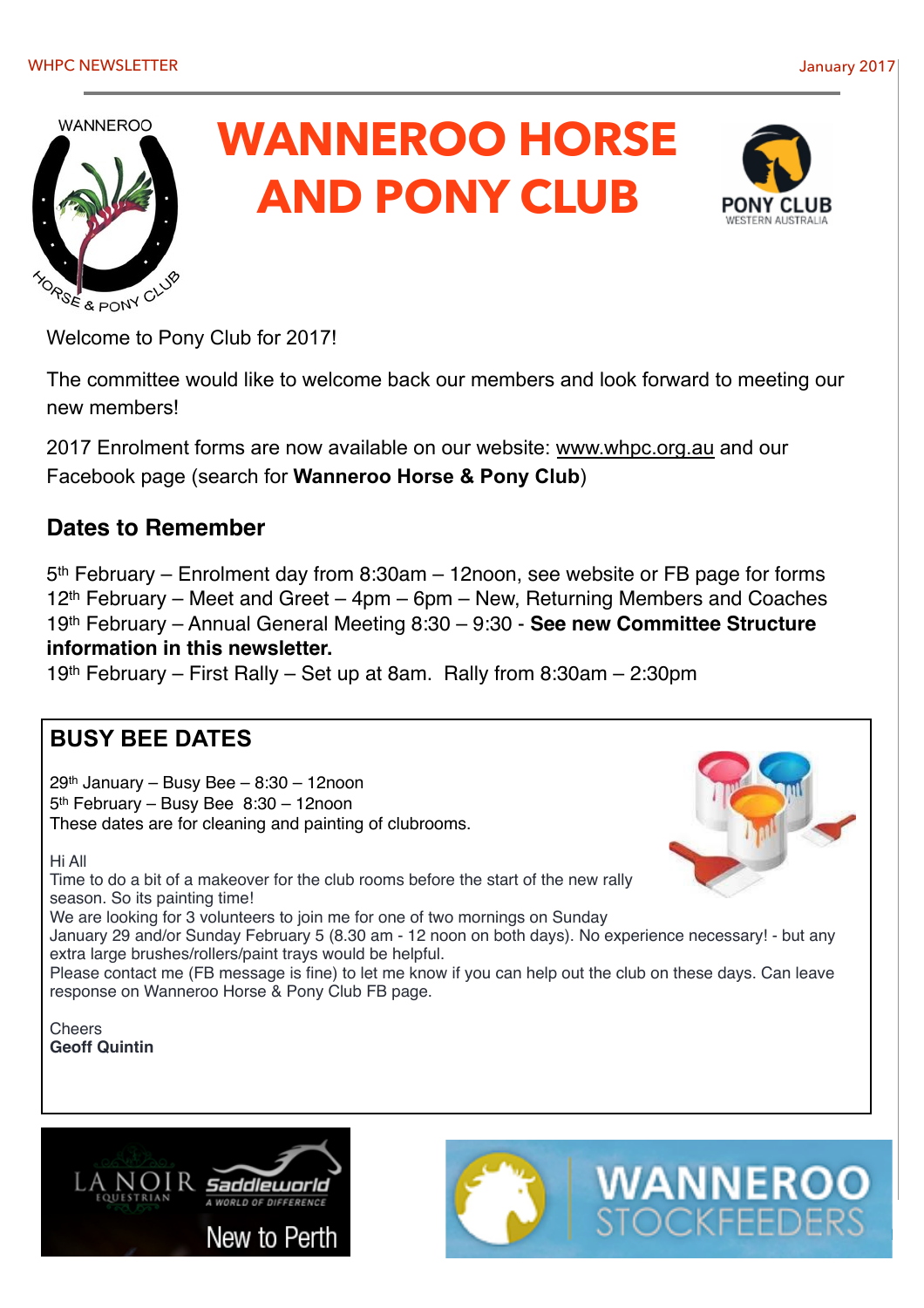## **TETRATHLON - 2017**

Calling all members interested in representing Wanneroo HPC at the State Tetrathlon on the 8<sup>th</sup> & 9<sup>th</sup> April at Serpentine PC.

Qualifications: 3 rallies on the horse/pony you are riding, two of which must be at our club. Rally dates for qualifying:  $19<sup>th</sup>$  Feb and 26th March**.** 

**Riders having new horse – please let us know and we can arrange an additional rally.**

**Must have completed one round of cross country course at the level you wish to enter on that mount for the previous 12mths. This can include a X/C course at an ODE, Hunter Trails or Tetrathlon.**

> Upcoming dates available: 25th & 26th Avon PC Tetrathlon 4 &5th March – Serpentine ODE 1  $11<sup>th</sup>$  & 12 March – Murray PC ODE 18th & 19th March – Dryandra Tetrathlon

Shooting Dates: Friday, 27<sup>th</sup> January @5pm Friday, 10th February @5pm Friday, 3rd March @5pm Saturday, 11<sup>th</sup> March @ 9am Saturday, 18th March @9am

What to bring to shooting sessions: \$10 (cover ammunition), wear closed in shoes and a water bottle.

Also there is a running phase of 1,500m and swimming for 4 minutes.

If you are interested in participating to be on a team or just want to come and try it out – please let us know if you will be attending the first shooting session by Thursday, 26<sup>th</sup>.

#### **Club Communications - How do we communicate with our parents & riders?**

 Newsletter - usually emailed out during the week leading up to a rally Emails Face book page Website: [www.whpc.org.au](http://www.whpc.org.au) Text message

**Please check your "junk" or "spam" folders regularly to ensure club emails are not being missed.**  Emails can be sent to more than one address per rider (ie: both parents and the rider). Email additional addresses to **secretarywhpc@outlook.com**

Other useful website: [www.pcawa.com](http://www.pcawa.com) or sign up for the PCAWA Newsletter by subscribing through the website. Heaps of news and events from around the State.

Please let us know if you change any of your contact details. We must have accurate records at all times.